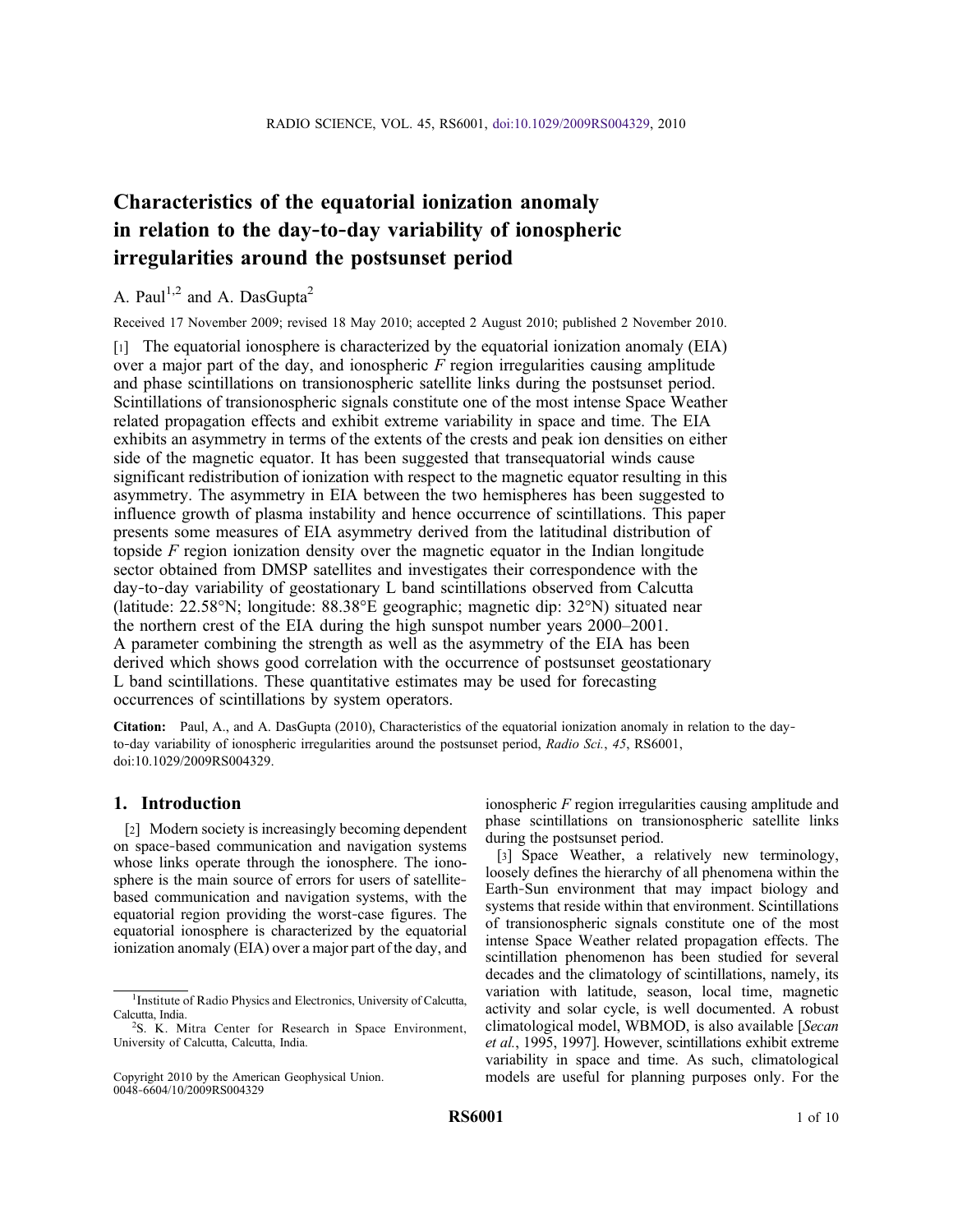support of space-based communication and navigation systems, weather models are a necessity for real-time specification and forecasting. At equatorial latitudes, scintillation specification systems are a reality, primarily because the irregularity motion is very ordered, the irregularities are field‐aligned and the lifetime of scintillation causing irregularities is long. Although theoretical studies, intensive observations and modeling have isolated the stabilizing [Maruyama, 1988; Mendillo et al., 1992] and the destabilizing forces [Basu et al., 1996; Sultan, 1996; Fejer et al., 1999] in the equatorial ionosphere, the forecasting of equatorial scintillation still remains a challenging task.

[4] When a satellite-based communication or navigation system operates under intense scintillation activity, the resultant loss of signal is often attributed to interference or equipment malfunction. In addition to failure of vital communication and navigational links, which might jeopardize and endanger human lives, wastage of system resources during such periods is a matter of great concern for system managers. If forecasts with a realistic lead time or nowcasts are available, the system managers will not waste their resources and may instead evolve alternative techniques. This operational need could be addressed by assimilating satellite and ground‐based measurements into physics‐based space weather models. However, to meet the operational objective, scientific understanding about the origins and nature of the low latitude plasma turbulence that causes outage of communication and navigation systems has to be advanced. A major thrust area of several international scientific programs has been forecasting the behavior of different solar-terrestrial phenomena, which fall within the purview of Space Weather.

[5] Long-term predictions are necessary in HF broadcast planning and in other spectrum management activities where significant lead times are involved. They are also needed for planning both satellite and terrestrial systems. For example, advanced knowledge of scintillations in a particular operational area will allow satellite communication managers to develop mitigation strategies or provide alternate methods for data retrieval. Short‐term predictions involve timescales from minutes to days. In the limit, a short‐term forecast becomes a real‐time ionospheric assessment or a nowcast. In the absence of established physics‐based explanations of the day‐to‐day variability of occurrence of Equatorial Spread  $F$  (ESF), a statistical correlation between measurements of EIA parameters and ESF indices are important tools for possible use by satellite link designers.

[6] The postsunset occurrence of ESF is known to undergo variabilities at short‐term, day‐to‐day, medium‐ term and long‐term scales. The pattern and causes of the ESF short‐term and day‐to‐day variabilities remain the least understood aspect of the phenomenon. The OH imagers routinely detect gravity wave type perturbations

in the evening at mesospheric heights. However, these waves have not been tracked to the bottomside  $F$  region. Hysell et al. [2006] have established that large-scale seed waves that drive the Rayleigh‐Taylor instability to cause scintillations are generated within the ionosphere system. These have been detected in the bottomside equatorial  $F$  region and are generated by the collisional shear instabilities during the postsunset hours. The wave structures may propagate obliquely through the base of the ionosphere to the topside and may have significant horizontal velocity component [Vadas and Fritts, 2006; Vadas, 2007]. However, the role of the gravity waves is believed to be merely to initiate ESF activity rather than sustaining it. Alternatively, *Tsunoda* [2007] have suggested that a polarization electric field, if generated by sporadic  $E$  layer instability should map to the base of the  $F$  layer and seed equatorial plasma irregularities. Electric field perturbations associated with the largescale periodic structures over the magnetic equator may be coupled to off‐equatorial ionospheric locations and vice versa along the highly conducting geomagnetic field lines [Patra et al., 2005].

[7] A better understanding of the nature of short-term and day‐to‐day variabilities of ESF occurrence is an important requirement toward developing any predictive capability on the ESF occurrence conditions. On the basis of the presently known theoretical and model simulation studies [Sultan, 1996; Keskinen et al., 2003] the following interdependent factors of the ambient ionosphere‐thermosphere system control ESF development: (1) the evening  $F$  layer height and the vertical plasma drift due to the prereversal enhancement of the eastward electric field, (2) development of a steep density gradient at the  $F$  layer bottomside where instability is initiated by seed perturbations, and (3) the integrated Pedersen conductivity of the unstable flux tube which is controlled by thermospheric meridional/transequatorial winds and represented by the symmetry/asymmetry of the equatorial ionization anomaly. The complex and competing roles of the above mentioned factors play a crucial role in ESF development [Abdu et al., 2009].

[8] An important source of the ESF variability resides in what appears to be inherent in the nature of the seeding mechanism. In this respect it is under debate whether the seeding mechanism originates from a remote gravity wave source and/or local instability growth by other processes such as, for example, the wind driven instability of the bottomside  $F$  layer to serve as seed perturbation to topside bubble development, as proposed by Kudeki et al. [2007], or the velocity shear mechanism at the  $F$  layer bottomside as proposed by Hysell and Kudeki [2004]. The possibility of ESF initiation by electric field perturbation due to gravity wave winds in the  $E$  region has been discussed by Prakash [1999]. Also under discussion is the possible role of a sporadic E layer instability mechanism for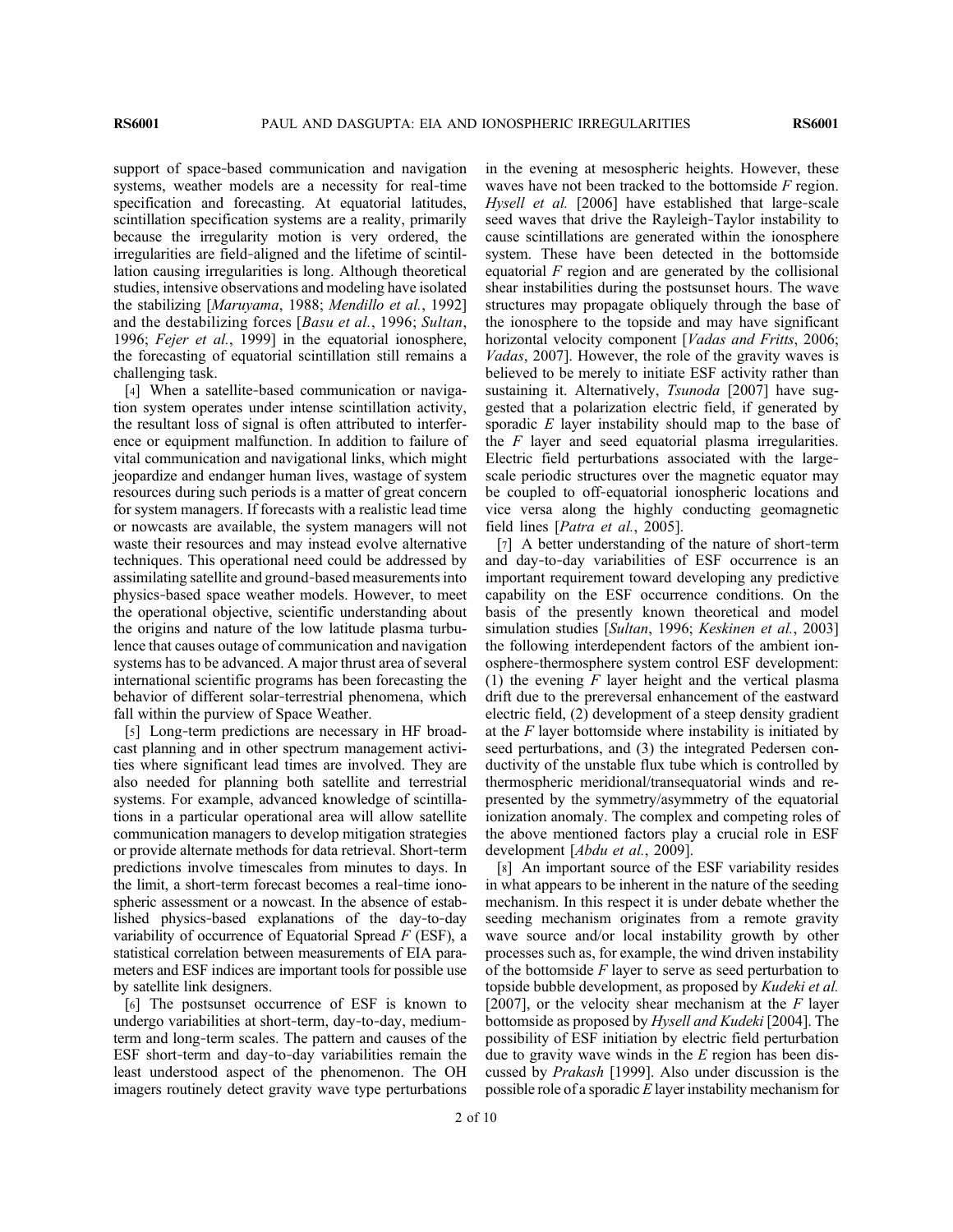

Figure 1. Schematic showing a typical plot of the latitudinal variation of ion density as obtained from DMSP superposed against the magnetic field lines with the locations of the magnetic equator and the present station Calcutta indicated. The directions of the eastward electric field, vertical drift over the magnetic equator in the postsunset hours, and direction of the meridional wind are also shown.

initiating the conditions for ESF development [*Tsunoda*, 2007; Cosgrove and Tsunoda, 2002]. More recently an important source of the ESF day‐to‐day variability has been shown to arise from planetary wave modulation of the evening prereversal enhancement in the zonal electric field (PRE)/vertical plasma drift [Abdu et al., 2006]. Ionosphere‐ magnetosphere coupling processes under magnetically disturbed conditions are also known to be an important source of the ESF variability [Sastri et al., 1997; Abdu, 1997; Abdu et al., 2003]. A better understanding of the nature and causes of the variabilities in the ambient ionospheric electrodynamical parameters is a necessary requirement for further progress in this area. In the absence of any concrete physics‐based explanation of the above issues, identification of precursors to occurrence of ESF has to be sought from statistical analysis of ground-based or in situ upper atmospheric data which may be of immense help to satellite link designers at times of severe outages. These analyses are most often based on statistical significance tests between two parameters whose theoretical relationships are established but no quantitative relation exists as yet, for example, correlating the latitudinal gradient of equatorial ionization anomaly (EIA) with the occurrence of ESF [Ragahavarao et al., 1988; Ray et al., 2006]. Similar studies aimed at identification of a threshold for the postsunset  $F$  region height rise over the magnetic equator with the occurrence of postsunset ESF have been attempted by Anderson et al. [2004].

[9] The EIA has been found to exhibit asymmetry, both in terms of the locations of the northern and the southern crests as well as the ionization densities at the crests. The influence of a transequatorial wind appears to depress the  $F$  layer in the lee side hemisphere and to raise it in the windward hemisphere [Rishbeth, 1972; Bittencourt and Sahai, 1978; Mendillo et al., 2000]. Primarily, strong

meridional winds are capable of creating this asymmetry in the EIA in the northern and southern hemispheres. It would also facilitate significant changes in the  $E$  region conductivities that could control the F region dynamics. This in turn would be reflected in the postsunset  $F$  region height rise and eventually in the occurrence of scintillations. The above mechanism suggested by Maruyama and Matuura [1984] would operate irrespective of the winds being northward or southward. A study of the ionization density distribution as a function of latitude from measurements by a low earth orbiting satellite like the Defense Meteorological Satellite Program (DMSP) of the U.S. Air Force may be used to understand the asymmetry, if any, of the EIA around the time of maximum ionization in the local afternoon hours. Parameters quantifying the asymmetry have to be developed and some threshold values/ ranges identified vis‐a‐vis occurrence of postsunset scintillations. This may lead to an improved understanding of the day‐to‐day variability in the occurrence of ESF.

[10] Figure 1 shows the schematic diagram of an asymmetric EIA superposed against the magnetic field lines with the locations of the magnetic equator and the present station at Calcutta indicated. The direction of the meridional wind shown by the arrow has been assumed to be from the northern to the southern hemisphere. The directions of the eastward electric field E as well as the vertical upward drift  $E \times B$  over the magnetic equator have been indicated by arrows.

[11] The amplitudes of the carriers from geostationary satellite beacons at VHF (FLEETSATCOM, 250 MHz) and L band (INMARSAT, 1.5 GHz) are routinely monitored from Calcutta. The present station at Calcutta is situated virtually under the northern crest of the equatorial ionization anomaly in the Indian longitude sector. The geostationary L band satellite link at Calcutta from INMARSAT is frequently disrupted by moderate to intense amplitude scintillations during the postsunset hours of equinoctial months of high sunspot number years. During these periods, the geostationary VHF link from the satellite FLEETSATCOM shows saturated and very fast scintillations. These scintillations are caused by ionospheric irregularities generated over the magnetic equator. On days when the prereversal enhancement of the eastward electric field forces the apex of the equatorial anomaly to rise to heights of 750 km or higher over the magnetic equator, the irregularities map to off-equatorial latitudes like Calcutta along the magnetic field lines in the postsunset hours. Polar orbiting DMSP satellites measure the latitudinal distribution of ionization density over the magnetic equator at 840 km altitude. The magnetic field line with the apex at 840 km above the magnetic equator maps down to 18°N magnetic latitude (23.8°N geographic latitude) at the mean ionospheric height 350 km. Thus a strong association may be expected between the latitudinal variation of the in situ ion density measurements of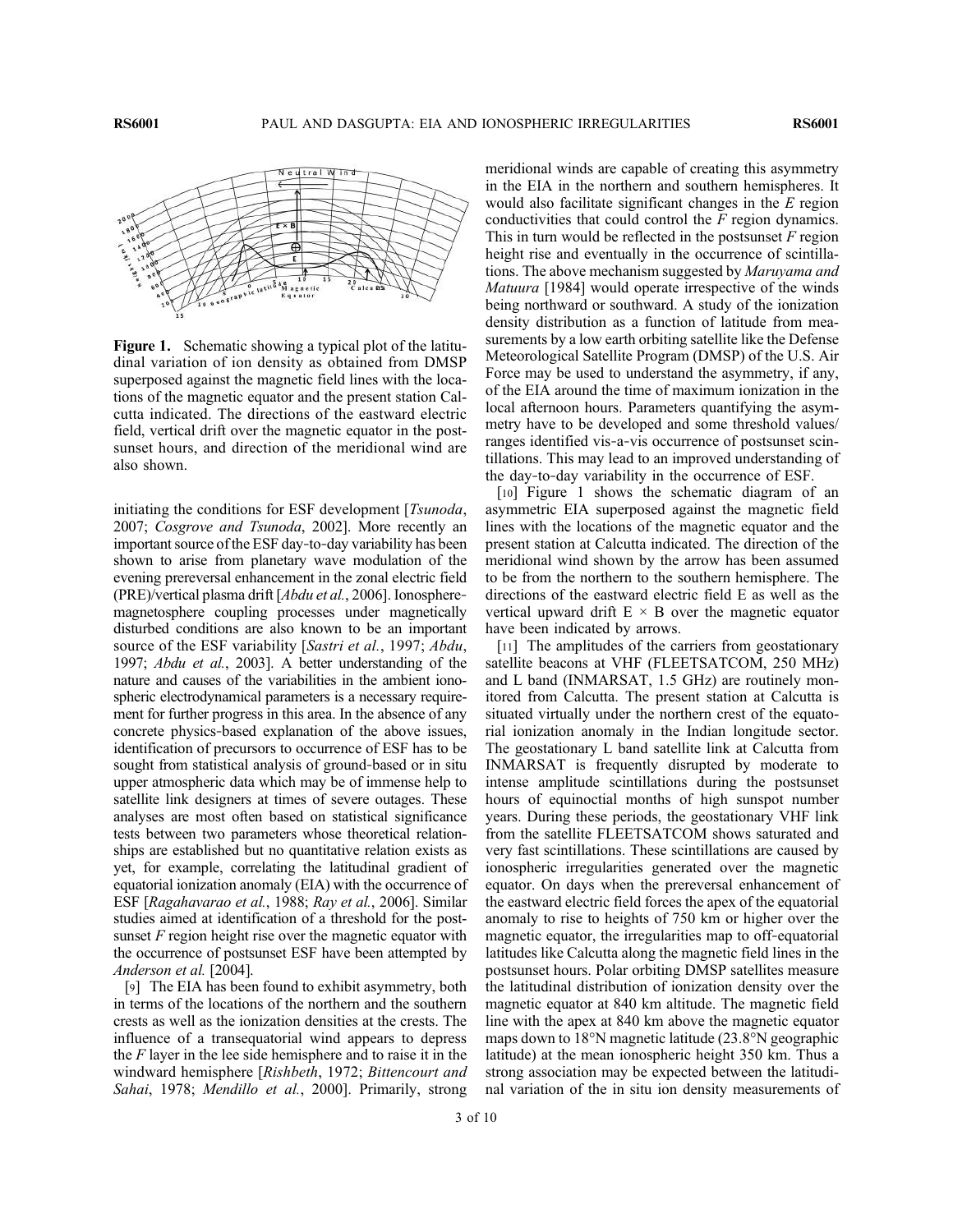DMSP around the magnetic equator and occurrence of L band scintillations near the northern crest of the equatorial anomaly at Calcutta. Locations near the anomaly crests experience worst‐case disruptions in satellite based communication and navigation links and provide ideal test bed to check the reliability of operation of such services.

[12] The present paper explores the possibility of a relation between the asymmetry of the EIA, in terms of the latitudinal extent north and south of the magnetic equator and the maximum ionization densities at the two crests from the ion density measurements of DMSP in the local afternoon hours of the high sunspot number years 2000–2001, and the day‐to‐day variability in the occurrence of postsunset geostationary L band scintillations at Calcutta situated near the northern crest. A measure combining the strength and the asymmetry of the EIA has also been developed.

#### 2. Data

[13] Latitudinal distribution of ionization density measured by polar orbiting DMSP satellites (F13) have been used to estimate different parameters related to the asymmetry. The spacecrafts are in near‐polar and circular orbits at an altitude of 835 to 850 km. The orbital inclination of these spacecrafts is 96°, which results in a precession rate of the orbital plane of one rotation per year. This results in keeping the spacecraft's orbit roughly fixed in local time throughout the year. In general there are at least two operational DMSP spacecrafts at any given time, one in a dawn‐dusk orientation and the other in an early evening–early morning orientation. The satellite DMSP F13 is in a roughly dawn-dusk orientation covering the magnetic latitude range  $\pm 30^{\circ}$  once near local sunset at Calcutta (latitude: 22.58°N, longitude: 88.38°E geographic; magnetic dip: 32°N). The ion density data from DMSP at 4s resolution are available at http://cindispace.utdallas.edu/DMSP/. The asymmetry in EIA between the two hemispheres has been suggested to influence growth of plasma instability and hence occurrence of ESF.

[14] The strength of the EIA has been widely suggested to be indicated by the latitudinal gradient of the EIA between the trough and the crest [Ragahavarao et al., 1988; Valladares et al., 2001; Ray et al., 2006]. A quantitative estimate of the same linking the gradient of the EIA with the occurrence of postsunset ESF has been obtained [Ray et al., 2006]. Alternatively, it has been suggested [*Thampi et al.*, 2006] that a parameter combining the strength and the asymmetry of the EIA may provide a better correlation with the occurrence of scintillations. Daily ionization density-latitude data obtained from DMSP at 4s resolution have been utilized to understand the asymmetry of the EIA and to derive parameters quantifying the same.

[15] Amplitude of the L band carrier signal (1537.528 MHz) from INMARSAT (350 km subionospheric point 21.08°N, 86.59°E geographic; magnetic dip: 28.74°N) and VHF carrier signal (244.156 MHz) from FLEETSATCOM (350 km subionospheric point: 21.10°N, 87.25°E geographic; magnetic dip: 28.65°N) has been regularly recorded at Calcutta. ICOM wideband communication receivers are used to record the signals. The detected outputs are simultaneously recorded using PC‐based data acquisition system and a strip chart recorder. The receivers are calibrated once a week using a HP signal generator (model: HP8648C) following Basu and Basu [1989]. The dynamic range of each receiver is ∼25 dB. The scintillation data was scaled to obtain Scintillation Index [SI (dB)] and  $S_4$  following *Whitney* et al. [1969]. The digital data has been recorded at a sampling frequency of 20 Hz. In the present paper, geostationary scintillations observed from Calcutta, a station located beneath the northern crest of the EIA, have been used to find correlation with the development of the equatorial anomaly during the equinoctial months August through October 2000, and February through April 2001. DMSP ion densities and amplitude scintillation records from geostationary INMARSAT observed at Calcutta were available on 80 days during August through October 2000 and for 83 days during February through April 2001. Since the VHF scintillation records during the period under consideration were mostly saturated with  $\dot{S}_4 \sim 1$ , the maximum  $S_4$  ( $S_{4max}$ ) at L band for a particular night was used to study the day‐to‐day variability of the intensity of scintillations. The period of study, being equinoctial months of high sunspot number years, was chosen such that scintillation activities maximize in the equatorial region and present worst-case figures which may serve as a benchmark for the international Space Weather community.

#### 3. Results

[16] Figure 2 shows the location of the present station at Calcutta on a map of India along with the subionospheric positions of the geostationary satellites FLEETSATCOM (250 MHz) and INMARSAT (1.5 GHz). It has been suggested [Rishbeth, 1972; Maruyama and Matuura, 1984] that a strong transequatorial neutral wind in the ionospheric  $F$  region will modify the electron density distribution to an asymmetric shape about the magnetic equator thereby producing an asymmetry in the equatorial ionization anomaly. In the present investigations, it was found from the plots of latitudinal distribution of ionization measured by DMSP F13 that the locations of the crests of ionization of the equatorial anomaly are generally not symmetric with respect to the magnetic equator. The differences between the northern and southern extent of the crests, referred to as the differential extent, was cal-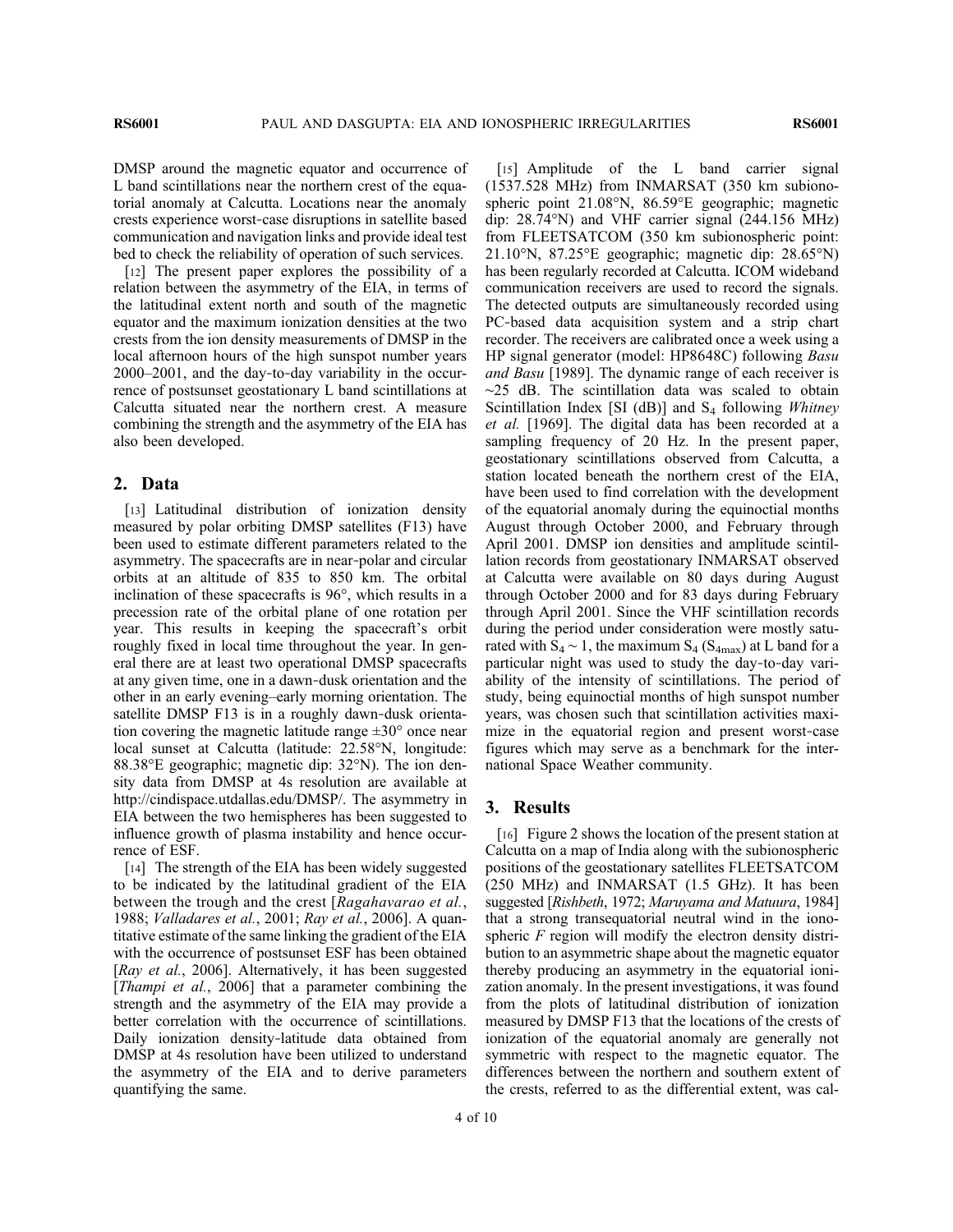

Figure 2. Map of India showing the location of Calcutta (latitude: 22.58°N longitude: 88.38°E geographic; magnetic dip: 32°N). The location of the magnetic equator and the northern crest of the equatorial anomaly around 30°N dip are also shown. Dip lines at  $10^0$  intervals from the magnetic equator to 40°N dip are included. The 350 km subionospheric points of the geostationary satellites FLEETSATCOM (71°E) (latitude: 21.10°N longitude: 87.25°E geographic; magnetic dip: 28.65°N) and INMARSAT (65°E) (latitude: 21.08°N longitude: 86.59°E geographic; magnetic dip: 28.74°N) from Calcutta are indicated by arrows.

culated during the equinox August through October 2000. Figure 3 shows the correlation between the differential extent and the occurrence of L band scintillations with  $S_{4max} > 0.4$ . A chi-square significance test was performed between the two by selecting a range of the differential extent from −2.5° to 0.05°. During August through October 2000, the differential extent showed an association at 2.5% significance level with the occurrence of L band scintillations.

[17] The area under the latitudinal distribution of ion density as obtained from DMSP on either side of the magnetic equator provides an idea about the ionization distribution. Because of the asymmetric nature of the equatorial anomaly with respect to the magnetic equator, the areas under the ion density‐magnetic latitude curve are different in the two hemispheres. The asymmetry in

equatorial ionization anomaly between the two hemispheres has been suggested to influence growth of plasma instability and hence occurrence of equatorial spread F [Maruyama and Matuura, 1984]. A difference between the areas north and south of the magnetic equator could provide insight into the effects of the meridional wind in creating the asymmetry, and hence could serve as a precursor for equatorial scintillations. Areas under the ion density‐magnetic latitude plot on either side of the magnetic equator were calculated up to the crests of the EIA and their differences estimated. This difference was referred to as the differential area. It may be noted that the area under the ion density curve was calculated by estimating the areas of small polygons whose vertices were defined by the ion densities and the corresponding magnetic latitudes at 4s resolution. Areas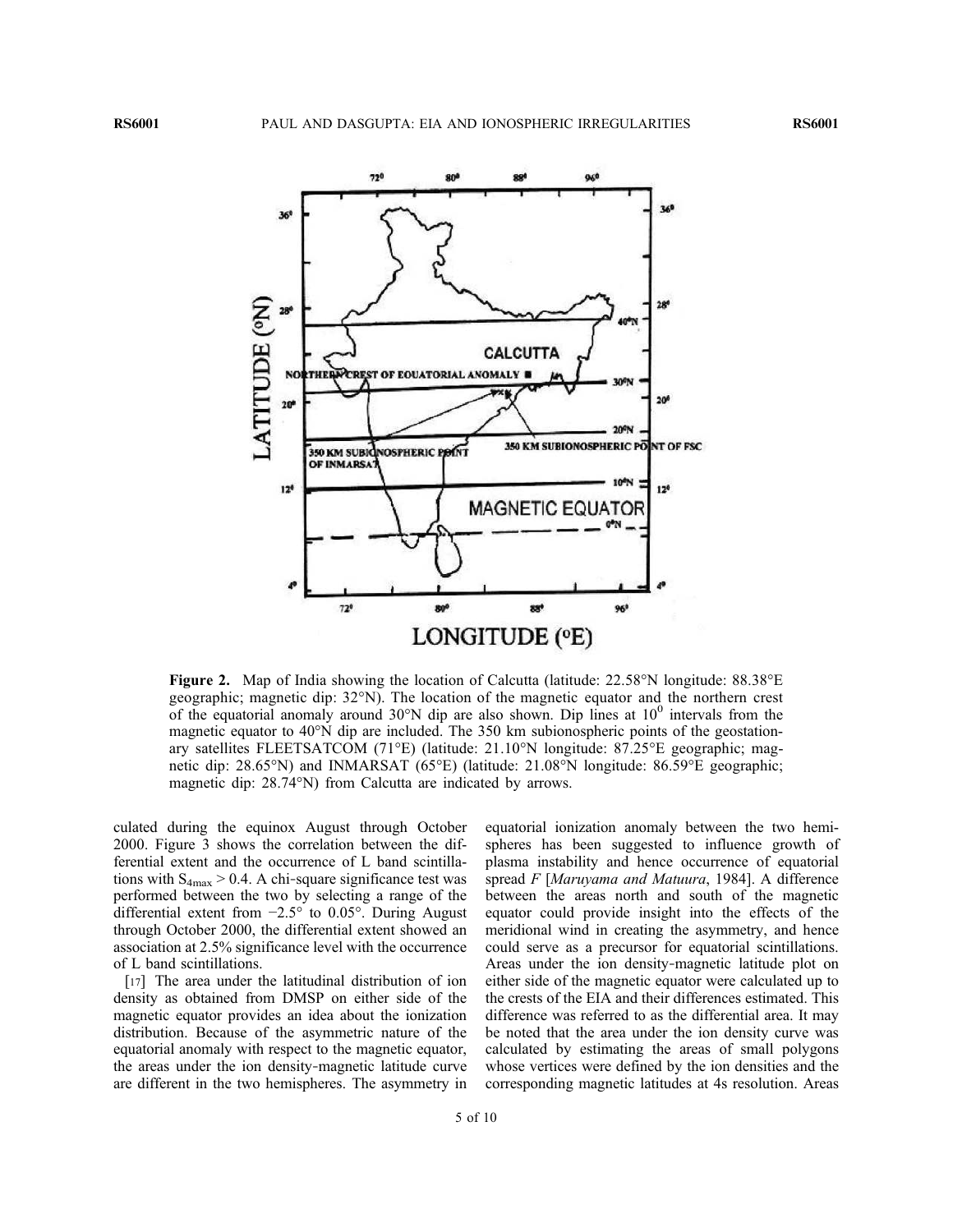

Figure 3. Differences in the extents of the northern and the southern crests of the equatorial ionization anomaly as obtained from the ion density‐magnetic latitude plots of DMSP F13 during August through October 2000. The range of differential extents enclosed by the arrows correspond to values which show a significant association at 1% level with the occurrence of geostationary L band scintillations at Calcutta with  $S_{4max} > 0.4$ .



Figure 4. Difference between the areas measured under the ion density‐magnetic latitude plots of DMSP F13 from the magnetic equator to the northern and southern crests of the EIA during August through October 2000. The range from  $-25 \text{ deg/cc}$  to 34 deg/cc, bounded by arrows, shows a highly significant association with the occurrence of geostationary L band scintillations at Calcutta with  $S_{4max} > 0.4$ . Positive areas are taken north of the magnetic equator.



Figure 5. Difference between the areas measured under the ion density‐magnetic latitude plots from DMSP F13 from the magnetic equator to the northern and southern crests of the EIA during February through April 2001. The range from −25 deg/cc to 15 deg/cc, bounded by arrows, shows a significant association with the occurrence of geostationary L band scintillations at Calcutta with  $S_{4max} > 0.4$ . Positive areas are taken north of the magnetic equator.

of these polygons were integrated to calculate the total area under the curve.

[18] Figures 4 and 5 show the plots of the differential areas as a function of the  $S_{4max}$  at L band for the equinoxes August through October 2000, and February through April 2001. The range of the differential area between −25 and 34 deg/cc was found to have a highly significant association at  $1\%$  level with the S<sub>4max</sub> during August through October 2000 while the corresponding range for February through April 2001 was found to be from −25 to 15. The detailed values of the differential areas for these two equinoxes are presented in Tables 1 and 2, respectively. In the above analysis, positive areas are taken north of the magnetic equator.

[19] There has been a recent suggestion [*Thampi et al.*, 2006] that neither the strength nor the asymmetry of the equatorial ionization anomaly could completely address the day‐to‐day variability of the occurrence of scintillations. Instead these two factors should be combined together to provide a scintillation forecast parameter. Accordingly, the strengths of the EIA and the asymmetry have been defined following *Thampi et al.* [2006] and referred to as S and A, respectively.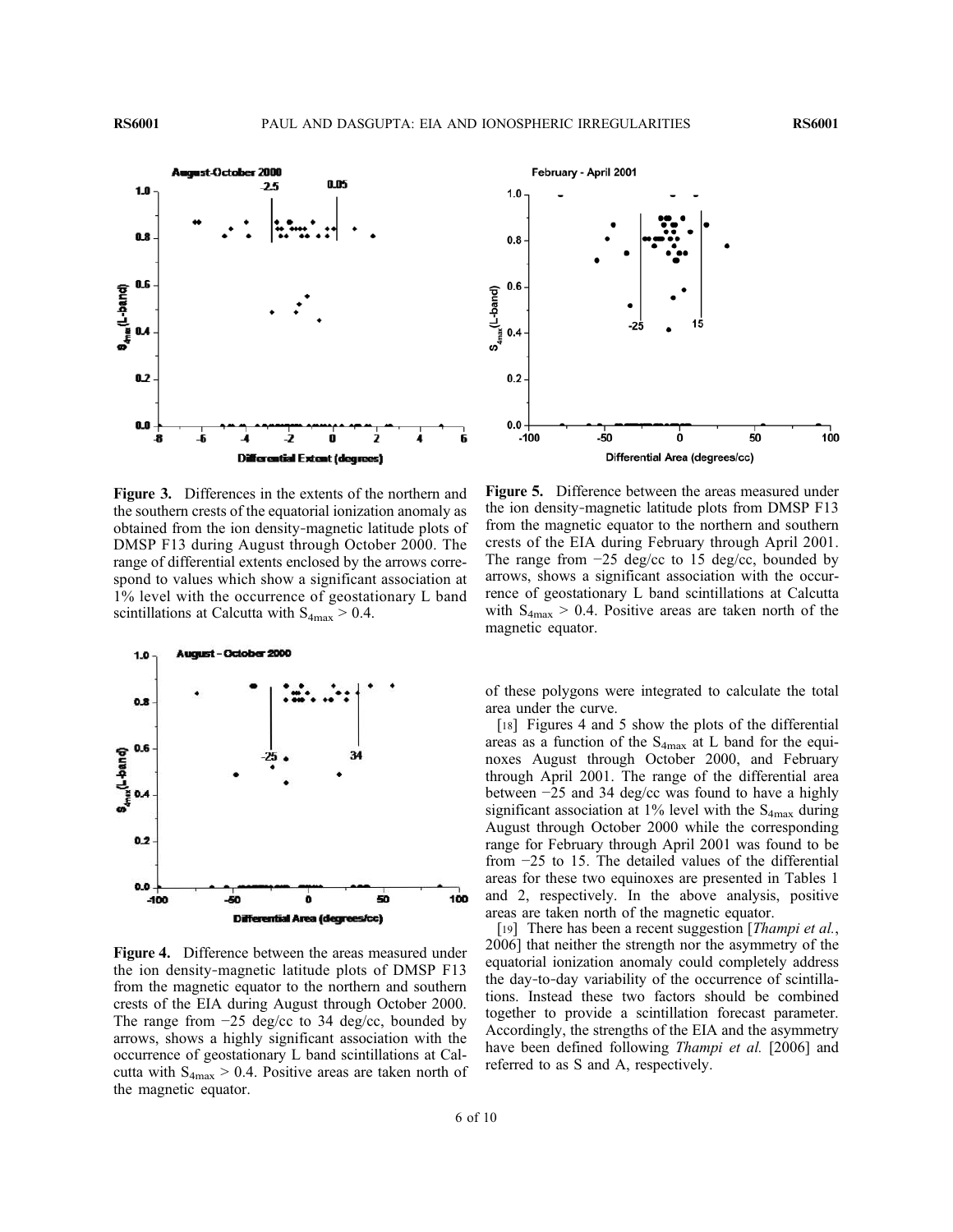|                             |  | <b>Table 1.</b> Detailed Values of the Differential Areas for the |  |  |
|-----------------------------|--|-------------------------------------------------------------------|--|--|
| Equinox August-October 2000 |  |                                                                   |  |  |

|                                                                    | Lies Within<br>$34 \text{ deg/cc}$ | Differential Area Differential Area<br>Lies Outside<br>$-25 \text{ deg/cc}$ and $-25 \text{ deg/cc}$ and<br>$34 \text{ deg/cc}$ | Total |
|--------------------------------------------------------------------|------------------------------------|---------------------------------------------------------------------------------------------------------------------------------|-------|
| Occurrence of L band<br>scintillations with                        | 25                                 | 6                                                                                                                               | 31    |
| $S_{4max} > 0.4$<br>Nonoccurrence of L band<br>scintillations with | 21                                 | 28                                                                                                                              | 49    |
| $S_{4max} > 0.4$                                                   | 46                                 |                                                                                                                                 |       |

[20] The strength of the anomaly has been defined as

$$
S = \frac{(A_1 + A_2)}{2}
$$

and a measure of the asymmetry as

$$
A = \frac{(A_1 - A_2)}{S}
$$

where  $A_1$  and  $A_2$  are the areas calculated under the ion density‐magnetic latitude plot on either side of the magnetic equator up to the crests of the EIA. Finally the measures of the anomaly and asymmetry of the EIA have been combined to produce the parameter C defined as

$$
C = \frac{\sqrt{S}}{|A|}
$$

ffiffiffi

Figures 6 and 7 show the results of the correlation between the combined parameter C and the occurrence of L band scintillations at Calcutta with  $S_{4max} > 0.4$  for the two equinoctial periods August through October 2000, and February through April 2001. In Figure 6, the range of C from 4 to 80 was selected and a chi‐square test was performed to estimate its level of association with the occurrence of L band scintillations. A highly significant

Table 2. Detailed Values of the Differential Areas for the Equinox February–April 2001

|                                                                    | Lies Within<br>$15 \text{ deg/cc}$ | Differential Area Differential Area<br>Lies Outside<br>$-25 \text{ deg/cc}$ and $-25 \text{ deg/cc}$ and<br>$15 \text{ deg/cc}$ | Total |
|--------------------------------------------------------------------|------------------------------------|---------------------------------------------------------------------------------------------------------------------------------|-------|
| Occurrence of L band<br>scintillations with<br>$S_{4max} > 0.4$    | 32                                 | 10                                                                                                                              | 42    |
| Nonoccurrence of L band<br>scintillations with<br>$S_{4max} > 0.4$ | 20                                 | 21                                                                                                                              |       |
|                                                                    | 52                                 | 31                                                                                                                              | 83    |



Figure 6. Parameter  $C$  (deg/cc) calculated by combining the strength and asymmetry of the EIA measured by DMSP during August through October 2000. The range of C shown within bounding arrows correspond to values for which a highly significant association is noted with the occurrence of L band scintillation at Calcutta with  $S_{4max} > 0.4$ .



Figure 7. Parameter  $C$  (deg/cc) calculated by combining the strength and asymmetry of the EIA measured by DMSP during February through April 2001. The range of C shown within bounding arrows correspond to values for which a highly significant association is noted with the occurrence of L band scintillation at Calcutta with  $S_{4max} > 0.4$ .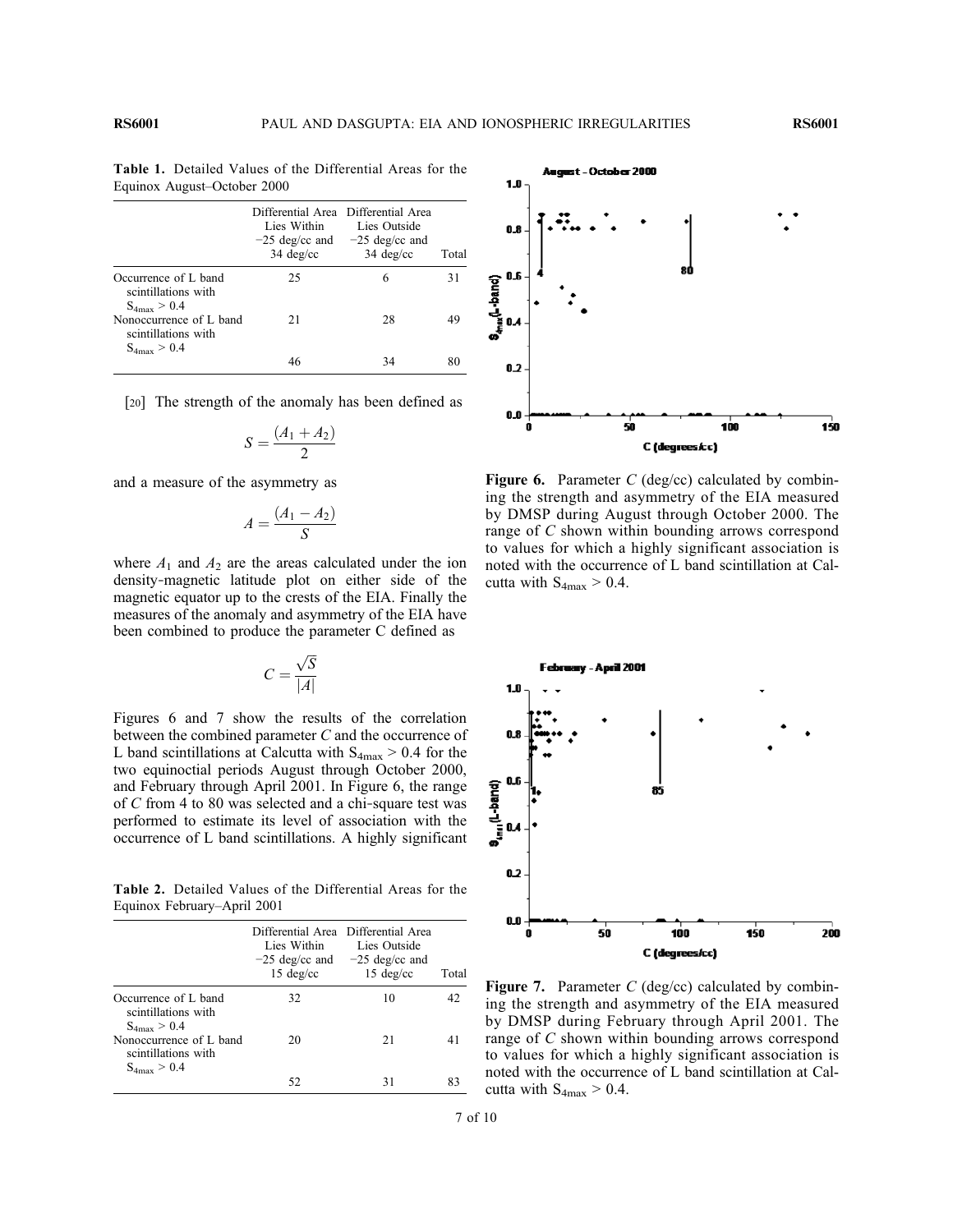Table 3. Results of Calculation of the Parameter C Over the Equinox August–October 2000

|                                                                    | $C$ Lies<br>Within 4 deg/cc<br>and $80 \text{ deg/cc}$ | C Lies Outside<br>4 deg/cc and<br>80 deg/cc | Total |
|--------------------------------------------------------------------|--------------------------------------------------------|---------------------------------------------|-------|
| Occurrence of L band<br>scintillations with<br>$S_{4max} > 0.4$    | 26                                                     | 5                                           | 31    |
| Nonoccurrence of L band<br>scintillations with<br>$S_{4max} > 0.4$ | 21                                                     | 28                                          | 49    |
|                                                                    | 47                                                     | 33                                          |       |

correlation at 1% level was noted between the two. Similarly, during February through April 2001, the range of C between 1 and 85 showed significant association at 1% level with  $S_{4max}$  at L band. Tables 3 and 4 describe the results of calculation of the parameter  $C$  over the two equinoxes.

#### 4. Discussions

[21] Present understanding of equatorial ionospheric dynamics does not provide answers to some outstanding issues related to day‐to‐day variability of occurrence of ESF. Recourse is often taken to statistical studies of some EIA parameters which are considered major drivers behind generation of ionospheric irregularities. The results presented in this paper assume importance from the point of view of applications to satellite‐based systems.

[22] The equatorial electric field plays a dominant role in shaping the development of both daytime equatorial ionization anomaly and nighttime density irregularities. The field, which is eastward during the daytime reverses to the west around 2100 LT. Before reversal, at the time of sunset, a dramatic increase in the electric field known as the prereversal enhancement develops at  $F$  region heights. The increased electric field causes a redistribution of ionization leading to a secondary peak or a ledge in the ionization distribution [Anderson and Klobuchar, 1983; DasGupta et al., 1985; Huang et al., 1989]. Topside sounder [King et al., 1967] and in situ observations have established that the equatorial anomaly is not confined to the height of maximum ionization only; it also extends to the topside. The separation between the crests decreases with increasing altitude, and the locus of the crest lies on a field line. A larger postsunset enhanced eastward electric field may raise the apex to heights above the nominal 840 km altitude of satellites like DMSP. On days when the electric field forces the apex of the EIA to rise to heights of 750 km or higher over the magnetic equator, the ionospheric irregularities developed over the magnetic equator in the postsunset hours may map to off‐ equatorial latitudes like Calcutta along the magnetic field lines.

[23] It has been suggested [Maruyama and Matuura, 1984] that transequatorial winds cause significant redistribution of ionization with respect to the magnetic equator resulting in an asymmetry of the extents of the crests of the equatorial ionization anomaly and peak ion densities in both the hemispheres. The asymmetry in EIA between the two hemispheres has been suggested to influence growth of plasma instability and hence occurrence of scintillations. Thus the ionization under the ion density plots obtained from DMSP reflects the asymmetry and hence acts as an effective precursor to equatorial scintillations.

[24] The percentage of correct forecasting of occurrence of scintillations using the differential area as a parameter was 81% and 76% during the two equinoxes of August through October 2000, and February through April 2001, respectively. When the parameter C derived combining the strength and the asymmetry of the EIA was used, the corresponding percentages of correct forecasting of the occurrence of scintillations for the two equinoxes were 84% and 81%, respectively, for the two equinoxes. The probability of misses using C, i.e., occurrence of geostationary L band scintillations with  $S_{4max} > 0.4$  without a positive forecast, decreases to 16% and 19%, respectively, for the two equinoxes in comparison to 19% and 24% when using the differential area as a measure of asymmetry.

[25] As the level of precursors developed during a solar maximum study will not match with a moderate or low solar activity period, the results corresponding to the equinoctial months of high sunspot number years should be treated as the worst-case figures from a low-latitude station. However, suitable modification of the threshold level at other solar activity levels should be performed in order to minimize the cases of "errors" and "false alarms" both of which severely compromise the accuracy and integrity and leads to wastage of system resources in satellite-based communication and navigation systems. Analyses of DMSP ion density data during March 2004, a period of moderate sunspot number have been performed. During March 2004, only six cases of geostationary L band scintillations with  $S_{4max} > 0.4$  were

Table 4. Results of Calculation of the Parameter C Over the Equinox February–April 2001

|                                                                 | $C$ Lies Within<br>1 deg/cc and<br>$85 \text{ deg/cc}$ | C Lies Outside<br>1 deg/cc and<br>$85 \text{ deg/cc}$ | Total |
|-----------------------------------------------------------------|--------------------------------------------------------|-------------------------------------------------------|-------|
| Occurrence of L band<br>scintillations with<br>$S_{4max} > 0.4$ | 34                                                     | 8                                                     |       |
| Nonoccurrence of L band<br>scintillations with                  | 19                                                     | 22                                                    |       |
| $S_{4max} > 0.4$                                                | 53                                                     | 30                                                    |       |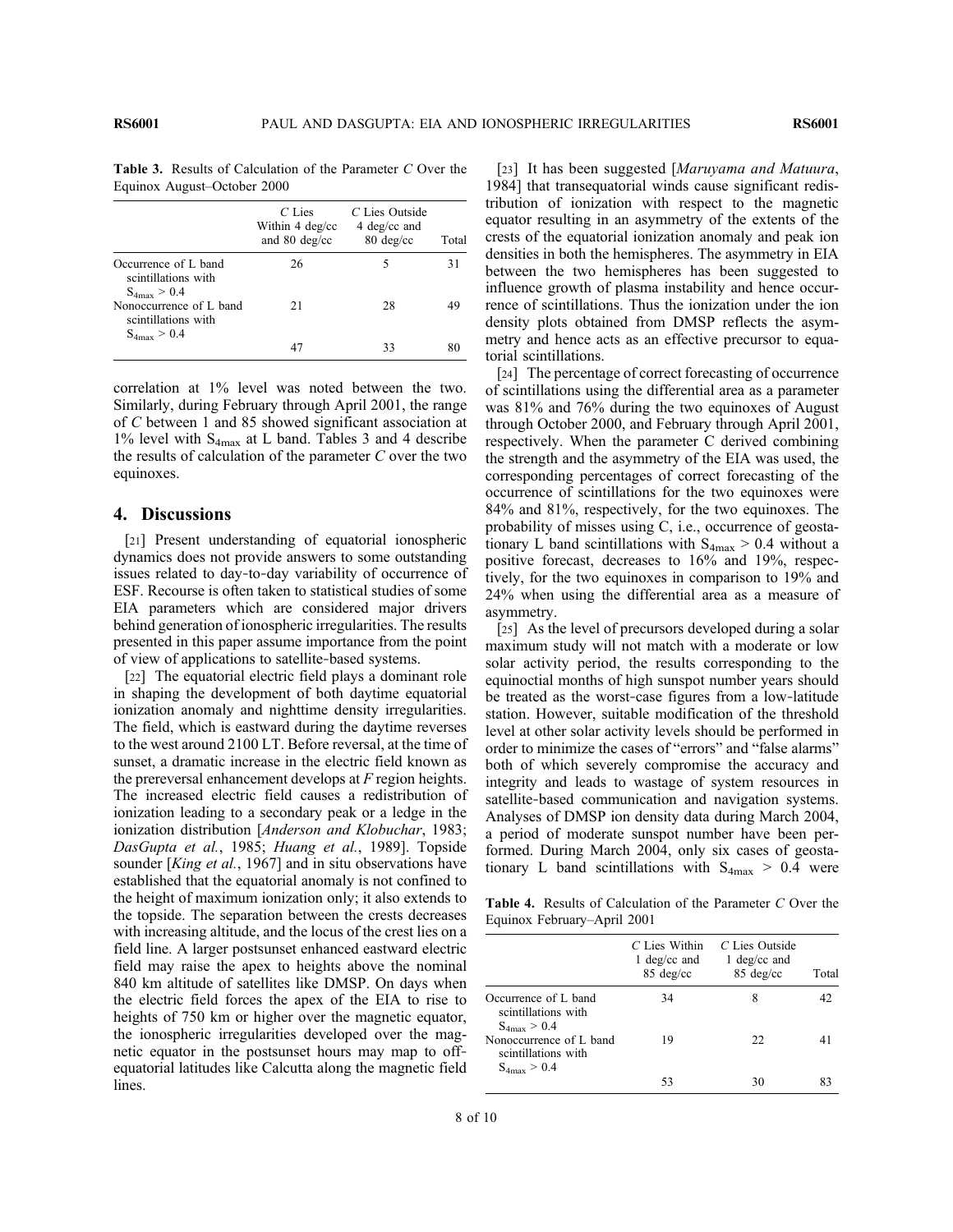recorded at Calcutta. It was noted that on 50% of the days of scintillations, the differential area was within a range of −11 and −1. The combined parameter C was found to lie within a range from 5 to 17 on 80% of the cases of scintillations. However, as the number of scintillation events were few in comparison to the solar maximum period and availability of DMSP data was limited, a more extensive study of the procedure presented in this paper may be attempted using other satellites for moderate and low sunspot number periods.

[26] A study of the results of the association between the strength and the asymmetry of the equatorial ionization anomaly using DMSP, and occurrence of geostationary L band scintillations from Calcutta, indicate that a single measure for the prediction of scintillations is indeed insufficient. When combined, the resultant parameter showed a better degree of association with the occurrence of scintillations. The selection of the range of values for the differential extent and differential area also indicate that very weak and very strong asymmetry inhibit ESF which is in conformity with the mechanism suggested by Maruyama and Matuura [1984]. It should be noted that the selection of the range of the different parameters have been done solely with the objective of attaining a high degree of association with the occurrence of postsunset scintillations. A reliable forecast of scintillations occurring during the postsunset hours in this geophysically sensitive region of the Earth would serve as a benchmark for the International Space Weather program and may address some of the outstanding issues related to the day‐ to‐day variability of equatorial ionospheric irregularities. Parameters and thresholds detected using the DMSP satellites may be further refined during the upcoming solar maximum period using data from C/NOFS.

[27] Acknowledgments. The authors thank the reviewers for their careful study of the manuscript and suggestions helpful in improving the quality of the paper. A part of this research has been sponsored by the Indian Space Research Organization (ISRO) through projects at the S. K. Mitra Center for Research in Space Environment, University of Calcutta. The authors gratefully acknowledge the Center for Space Sciences at the University of Texas at Dallas and the U.S. Air Force for providing the DMSP thermal plasma data via the Web site http://cindispace.utdallas.edu/DMSP/.

## References

- Abdu, M. A. (1997), Major phenomena of the equatorial ionosphere thermosphere system under disturbed conditions, J. Atmos. Sol. Terr. Phys., 59(13), 1505–1519, doi:10.1016/ S1364-6826(96)00152-6.
- Abdu, M. A., I. S. Batista, H. Takahashi, J. MacDougall, J. H. Sobral, A. F. Medeiros, and N. B. Trivedi (2003), Magnetospheric disturbance induced equatorial plasma bubble

development and dynamics: A case study in Brazilian sector, J. Geophys. Res., 108(A12), 1449, doi:10.1029/2002JA009721.

- Abdu, M. A., P. P. Batista, I. S. Batista, C. G. M. Brum, A. Carrasco, and B. W. Reinisch (2006), Planetary wave oscillations in mesospheric winds, equatorial evening prereversal electric field and spread F, Geophys. Res. Lett., 33, L07107, doi:10.1029/2005GL024837.
- Abdu, M. A., I. S. Batista, B. W. Reinisch, J. R. de Souza, J. H. A. Sobral, T. R. Pedersen, A. F. Madeiros, N. J. Schuch, E. R. de Paula, and K. M. Groves (2009), Conjugate Point Equatorial Experiment (COPEX) campaign in Brazil: Electrodynamics highlights on spread  $F$  development conditions and day-to-day variability, J. Geophys. Res., 114, A04308, doi:10.1029/2008JA013749.
- Anderson, D. N., and J. A. Klobuchar (1983), Modeling the total electron content observations above Ascension Island, J. Geophys. Res., 88(A10), 8020–8024.
- Anderson, D. N., B. Reinisch, C. Valladare, J. Chau, and O. Veliz (2004), Forecasting the occurrence of ionospheric scintillation activity in the equatorial ionosphere on a day‐to‐day basis, J. Atmos. Sol. Terr. Phys., 66(17), 1567–1572.
- Basu, S., and Su. Basu (1989), Scintillation technique for probing ionospheric irregularities, in World Ionospheric Thermospheric Studies (WITS) Handbook, vol. 2, edited by C. H. Liu, pp. 128–136, Sci. Comm. on Sol.‐Terr. Phys., Univ. of Ill., Urbana.
- Basu, S., et al. (1996), Scintillations, plasma drifts, and neutral winds in the equatorial ionosphere after sunset, *J. Geophys.* Res., 101(A12), 26,795–26,809.
- Bittencourt, J. A., and Y. Sahai (1978), F-region neutral winds from ionosonde measurements of  $hmF2$  at low latitude magnetic conjugate region, J. Atmos. Terr. Phys., 40(6), 669–676.
- Cosgrove, R. B., and R. T. Tsunoda (2002), A direction‐ dependent instability of sporadic E layers in the nighttime midlatitude ionosphere, Geophys. Res. Lett., 29(18), 1864, doi:10.1029/2002GL014669.
- DasGupta, A., D. N. Anderson, and J. A. Klobuchar (1985), Modeling the low latitude ionospheric total electron content, J. Atmos. Terr. Phys., 47(8–10), 917–924.
- Fejer, B. G., L. Scherliess, and E. R. dePaula (1999), Effects of the vertical plasma drift velocity on the generation and evolution of equatorial spread F, J. Geophys. Res., 104(A9), 19,859–19,869.
- Huang, Y., K. Cheng, and S. Chen (1989), On the equatorial anomaly of the ionospheric total electron content near the northern anomaly crest region, *J. Geophys. Res.*, 94(A10), 13,515–13,525.
- Hysell, D. L., and E. Kudeki (2004), Collisional shear instability in the equatorial F region ionosphere, J. Geophys. Res., 109, A11301, doi:10.1029/2004JA010636.
- Hysell, D. L., M. F. Larsen, C. M. Swenson, and T. F. Wheeler (2006), Shear flow effects at the onset of equatorial spread  $F$ , J. Geophys. Res., 111, A11317, doi:10.1029/2006JA011963.
- Keskinen, M. J., S. L. Ossakow, and B. G. Fejer (2003), Three‐ dimensional nonlinear evolution of equatorial ionospheric